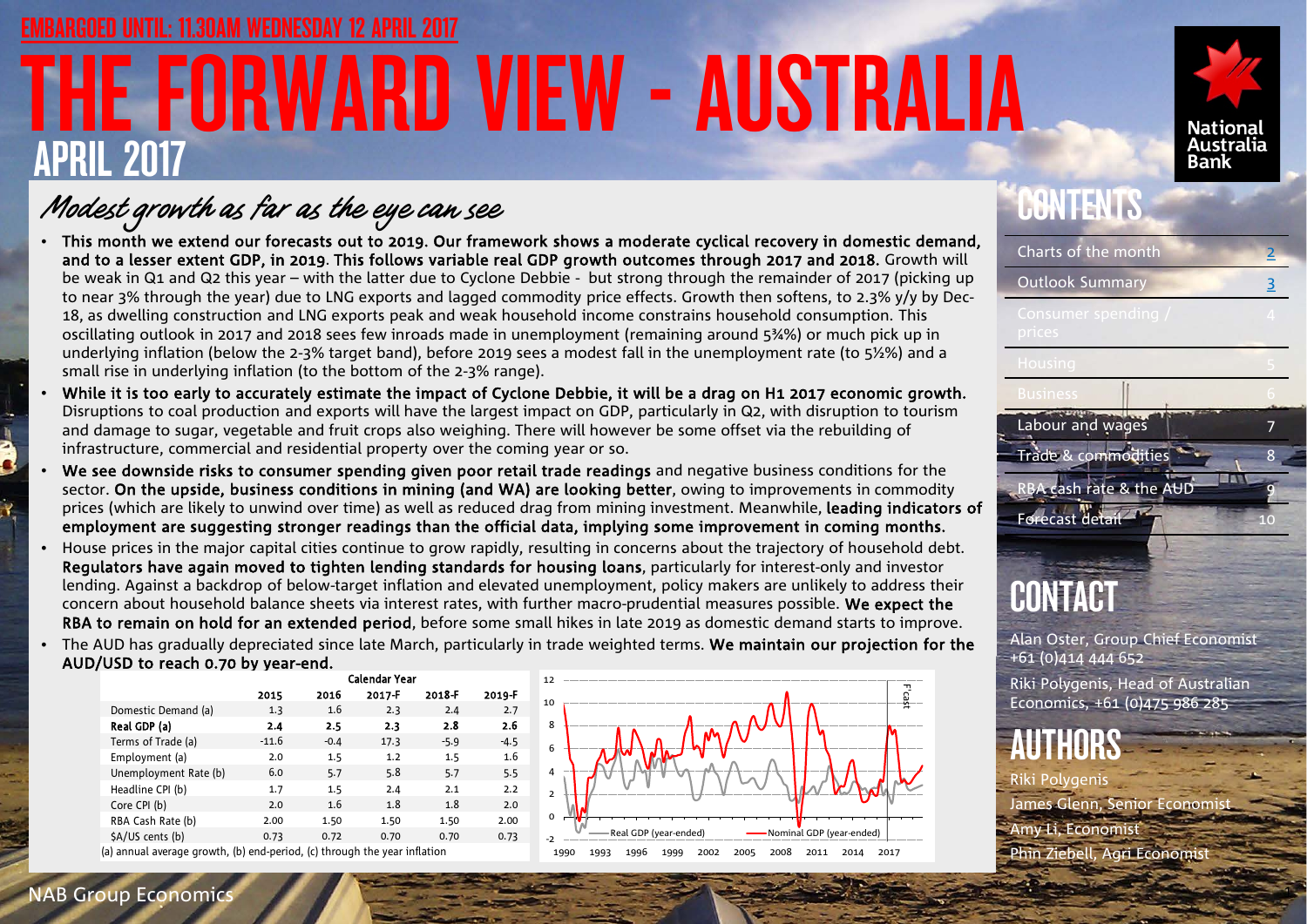# <span id="page-1-0"></span>CHARTS OF THE MONTH

## Strong property prices, weak employment and cyclone disruptions



### LEADING INDICATORS MUCH STRONGER THAN OFFICIAL EMPLOYMENT

Annual employment change vs NAB employment (adv 6 months)



### RESIDENTIAL PROPERTY PRICE FORECASTS REVISED UP IN 2017 Annual growth, %



COAL EXPORTS TO BE TEMPORARILY HIT HARD BY CYCLONE



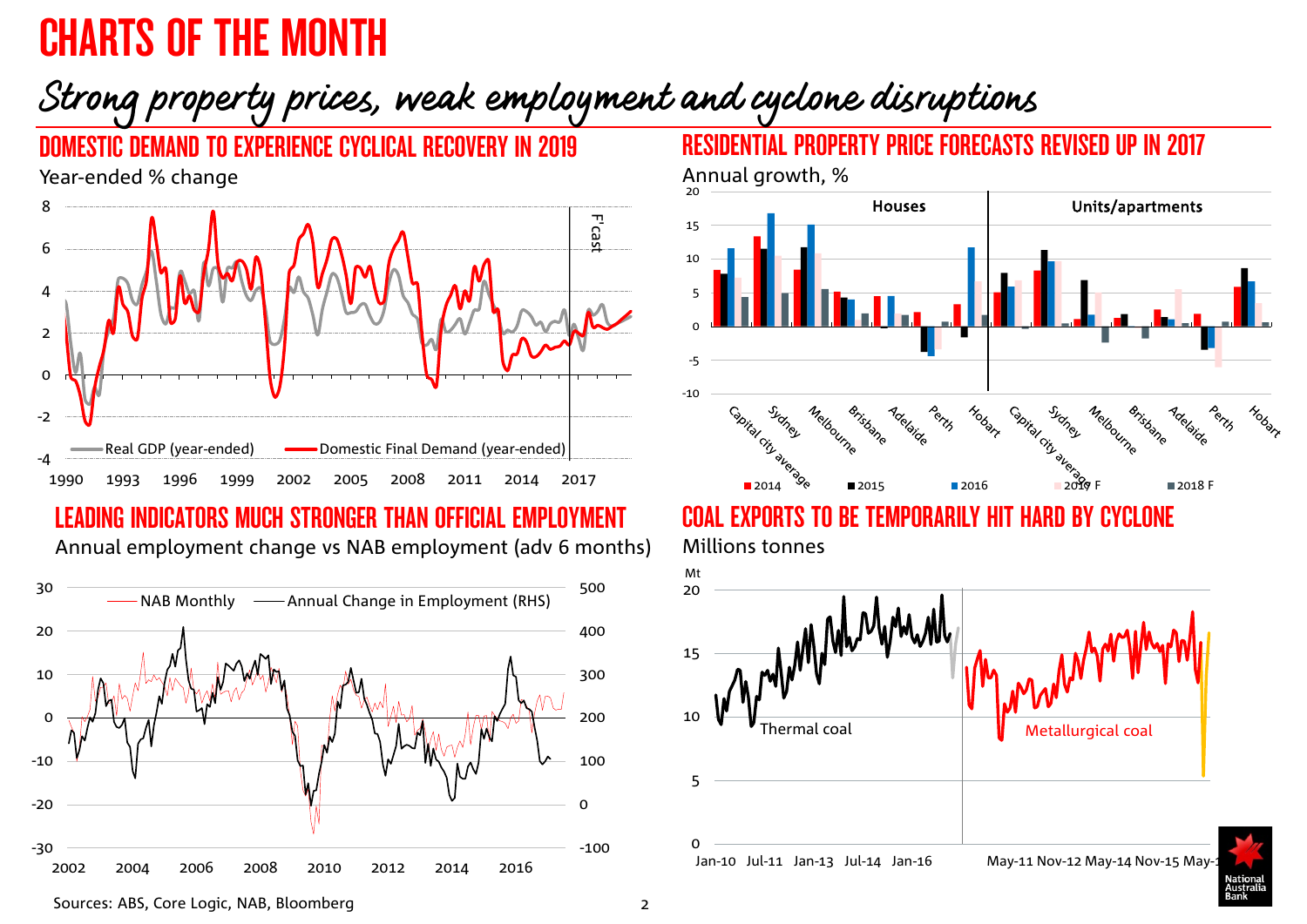# <span id="page-2-0"></span>OVERVIEW - AUSTRALIAN ECONOMIC OUTLOOK

## Extending to 2019 shows modest improvement following mixed 2017 & 2018



### UNEMPLOYMENT RATE FORECASTS

Employment growth and unemployment rate



- Economic growth is likely to be variable through 2017, with partial indicators suggesting very modest growth in Q1, Q2 heavily affected by Cyclone Debbie and then Q3 and Q4 forecast to surge on LNG exports, a rebound in cyclone-affected coal exports and reduced subtraction from mining investment as the majority of large projects approach completion. Year-ended growth is expected to reach over 3% by Q3 2017.
- Growth is then expected to soften through 2018, to 2.3% in year-ended terms by December, as dwelling construction and LNG exports both peak. Household spending will remain subdued amidst low household income growth, while business investment will start to recover and solid government spending (particularly government infrastructure investment at the state and federal level) will provide an offset.
- Extending our forecast out to 2019 shows a moderate recovery in domestic demand to 3% y/y by end-2019, with consumer spending picking up modestly, and business and government investment growth gaining further traction. This will help to offset further (modest) decline in dwelling investment. GDP growth will be slightly more subdued, picking up to 2.8% in year-ended terms by Dec-19 given that net exports again start to drag on growth as imports (of consumption, investment and intermediate goods) improve in line with domestic demand and again start to outpace exports.
- Oscillating GDP outcomes will be insufficient to put downward pressure on unemployment through 2017 and 2018, with the unemployment rate stuck at around 5¾%, before easing to around 5½% by end-2019. In the near-term, high frequency indicators such as NAB's employment index suggest that current weak employment will not be sustained. In addition, while the weakness in the official labour market data at present may be overstated (see page 7), it may also be the delayed effect of the slowdown in economic activity through much of H2 2016 as evidenced in NAB's measure of business conditions - business conditions have turned up since December.
- While it is too early to accurately estimate the impact of Cyclone Debbie (which hit North Queensland on 28<sup>th</sup> March), we have included some preliminary adjustments to exports and inflation. In terms of exports, the majority of the impact stems from mine closures and landslides that have damaged coal freight rail infrastructure in Queensland. Early figures suggest a decline of 15-20 mt of coal exports (roughly 2/3 of which is metallurgical coal and the remainder thermal coal), which will see nationwide coal exports decline by approximately 20% in chain volume terms in Q2, and subtracts approximately 2.5ppt from total exports and 0.3ppt from Q2 GDP before rebounding in Q3. The cyclone has also caused damage at popular tourist destinations, negatively affecting tourism exports and revenue in the coming months, although the rebuilding effort may support measured GDP growth more broadly over the longer term. Damage to key crops is also expected to raise headline inflation by 0.1-0.2ppt in Q2 via higher fruits and vegetable prices but will not impact core inflation.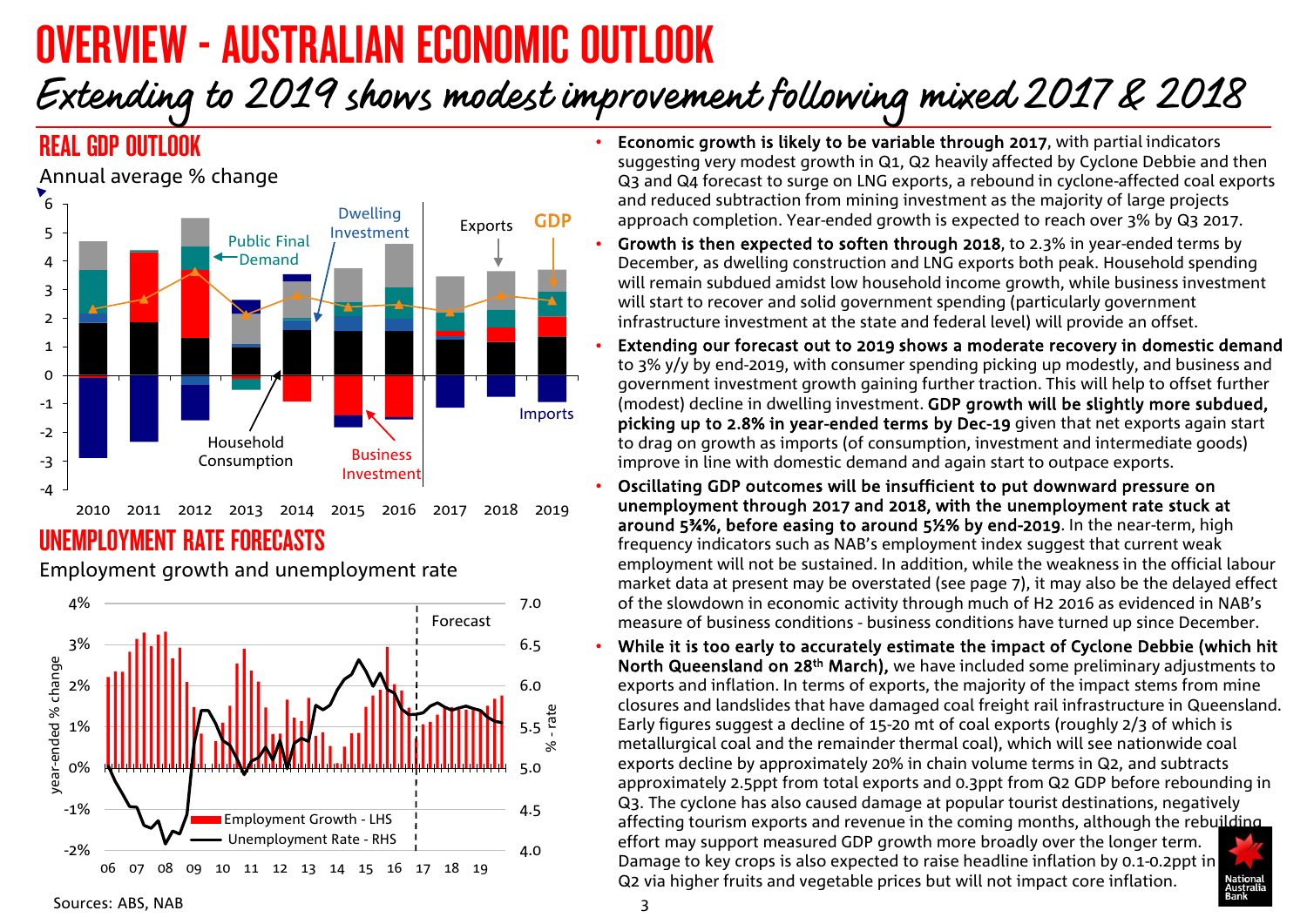## CONSUMER DEMAND AND INFLATION

## The outlook for consumer spending, and inflation, remains challenging

### RETAIL TURNOVER REMAINS SLUGGISH IN THE POST-GFC PERIOD

Quarterly retail turnover per capita (\$ real)



### NAB'S INFLATION FORECASTS

Year-ended growth, %



- We continue to expect a lacklustre outlook for household consumption, reflecting subdued wages growth, and elevated levels of household debt. Further, the housing market presents something of a double-edged sword, especially in Sydney and Melbourne. While higher property prices have enabled existing owners to access additional equity, it is more difficult for first homebuyers (and those saving for a home) to spend on non-essentials. The recent increase in the unemployment rate also presents a risk to consumer spending, although our forecasts at this stage envisage a retracement in coming months. Overall, we are forecasting household consumption growth of 2.2% in 2017 and 2.1% in 2018 before a small upturn to 2.4% in 2019.
- Retail turnover fell 0.1% m/m in February after rising 0.1% in January. Year on year data was slightly more encouraging, up 2.7%. Clothing and footwear as well as household goods were the worst performers in February, perhaps related to the weather or the closure of some clothing chains in the month, while department stores and food retailers grew. The NAB Online Retail Sales Index slowed in trend terms to 0.3% m/m in February, down from 0.5% in January.
- The retail industry continues to show poor results in the NAB Monthly Business Survey. The trend conditions index did rise (up 1) in the month, but the industry is still lagging well behind all other major industries and is a long way below the national average. This appears to reflect a combination of subdued consumer demand, fierce competition from offshore and margin compression.
- Underlying inflation is likely to remain weak and below the RBA's target band. Ongoing labour market softness will keep wages inflation contained. Rent inflation will also be weak at a time of increasing dwelling supply. However, potential government policies to tackle house price growth could impact rental growth going forward in both directions. We will continue to monitor further developments in this space in the lead up to the May Federal Budget. The recent strengthening of the AUD (until the past few weeks) will keep imported cost pressures low, further helped by continuing competitive pressures in the retail sector. However, the NAB Business Survey continues to show deteriorating conditions in the retail industry, which might hamper the industry's ability to absorb any further imported cost pressures in the future. Cyclone Debbie which hit Queensland in late March has caused damage to key crops and will raise headline inflation in Q2 via higher fruits and vegetable prices but will not impact core inflation. Overall, our inflation outlook is largely unchanged with core inflation below 2% in 2017 and 2018, picking up to 2% y/y by end-2019. Headline inflation is a little higher due to temporary cyclone Austral<br>Bank
- 4 impacts, fuel price and tobacco excise increases.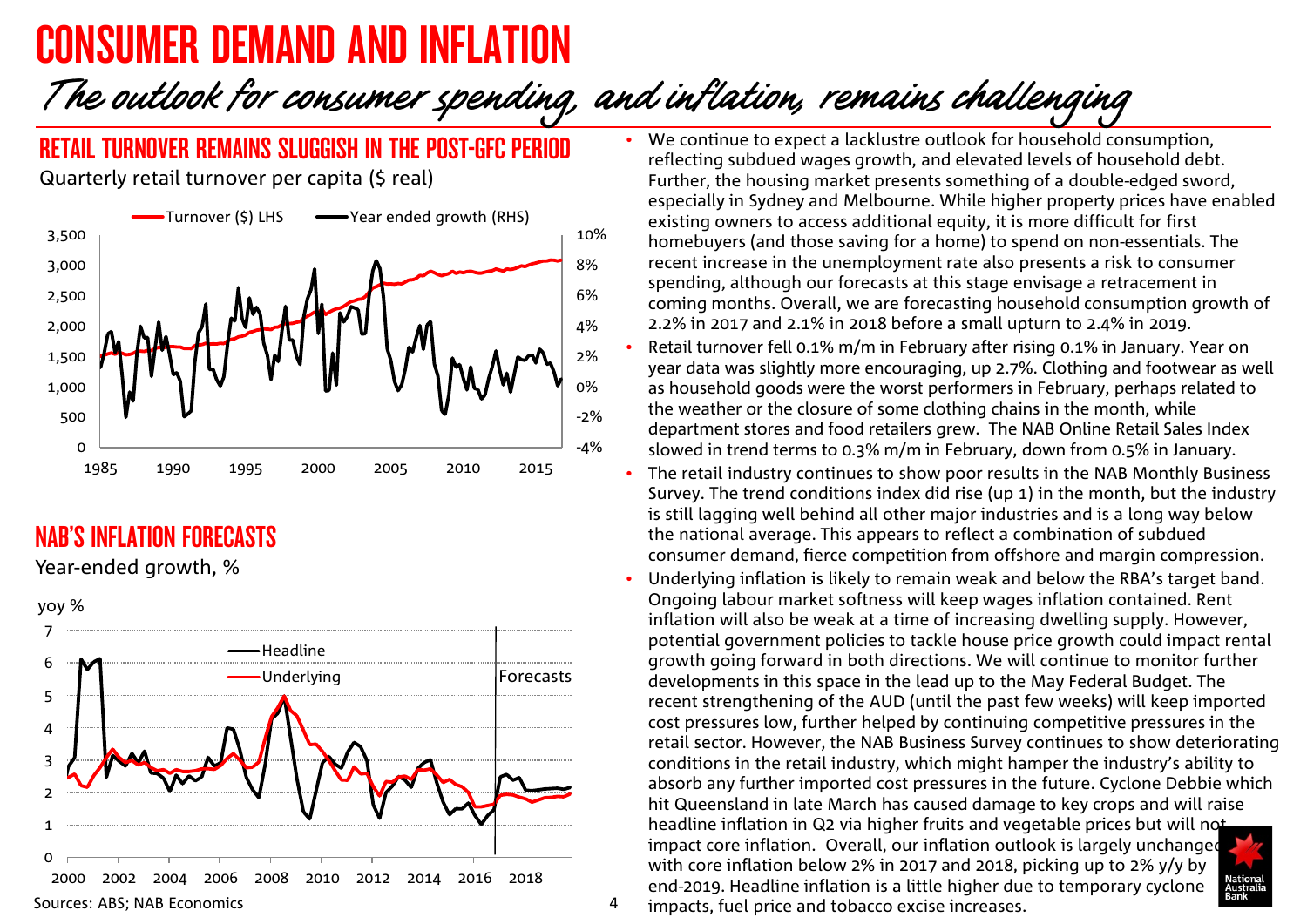# THE HOUSING MARKET

## Macro-prudential measures stepped up to contain housing market risks



### RESIDENTIAL BUILDING APPROVALS BY STATE (TREND)

Private dwelling units approved



- The big news in the last month has been the renewed focus on macro-prudential measures to contain what are perceived as emerging risks in the property market. APRA announced new measures in late March, most notable of which were limitations on interest only lending imposed on ADIs. While more severe measures had been anticipated in some quarters, and could suggest more to come, the likely impact is nonetheless unclear – macro prudential measures can be effective in the short-term, but their longer term impact is more questionable. NAB Economics assessment is that the new policies will likely slow mortgage lending growth in the near-term, albeit fairly modestly. For now though, housing finance continues to grow briskly, with investor loan approvals now back near levels seen before the last round of prudential tightening by APRA.
- Regarding the housing market performance over the past month, there are still no signs of the market cooling in Sydney and Melbourne, with annual prices growth hitting multi-year highs in both cities. Auction rates have also been elevated for both cities, pointing to tight market conditions, while the NAB Residential Business Survey shows that sentiment in both these markets was strong in Q1 2017 – although also suggests that tighter credit conditions are becoming a greater constraint. Of the other state capitals, Hobart saw solid price gains in March, while increases were more modest in Brisbane and Adelaide. Perth prices were higher, but only partly unwound February's fall.
- Strong trends in Sydney and Melbourne property prices are expected to continue in the near-term, but are forecast to cool as tighter credit and prudential conditions start to impact. The effects will be compounded by modest wages growth/ deteriorating affordability and new additions to the housing (apartment) stock. As a result, we have revised our price forecasts higher, but with growth moderating going forward. Our national forecasts for houses in 2017 are 7.2% in 2017 (previously 3.4%) and 4.3% in 2018. Unit prices are forecast to rise 6.8% in 2017 (previously 0.8%), but will fall modestly in 2018 (-0.4%).
- New building approvals have come off their highs, but the trend has turned positive again more recently. That is a surprise development given our expectation for the industry to self regulate supply in light of growing settlement risk and oversupply concerns in some segments (namely CBD apartments) – suggesting we could see the construction cycle extend a little longer than expected, although economic modelling still points to significant downside risks to construction Overall, dwelling investment is expected to rise 2% in 2017, before turning modestly negative (-1.1% and -3.5% in 2018 and 2019 respectively).

Sources: ABS; CoreLogic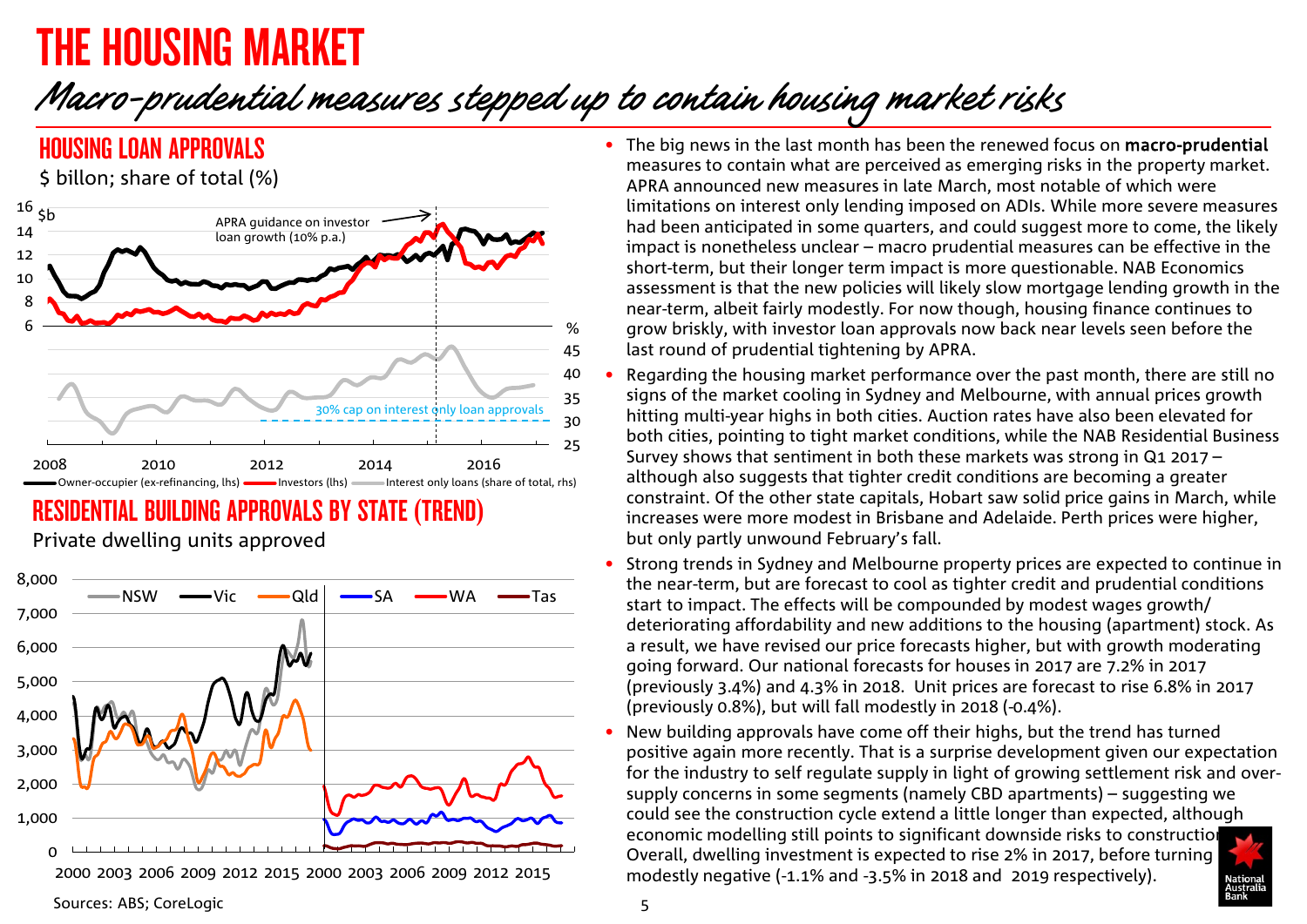# BUSINESS ACTIVITY, INVESTMENT AND CONSTRUCTION

## Timely partials on business investment mixed. NAB Survey encouraging

### NAB MONTHLY SURVEY INVESTMENT INDICATORS\* Net balance



### NON-RESIDENTIAL BUILDING APPROVALS



- In March, the NAB Monthly Business Survey results pointed to an overall healthy economy that is gaining momentum, at least in the near-term. Business conditions hit their highest level since the GFC, although there is a possibility that Cyclone Debbie introduced some upward bias to the outcome (skewing the sample away from affected firms). Meanwhile, confidence has been relatively muted, but still at solid levels. Of relevance to business investment more specifically, capacity utilisation rates rose in the month, while the Survey's indicator of capital expenditure improved on already solid levels.
- With that said, firms noted in the survey that their demand for credit declined over the past 3-months, and suggested they are having greater difficulty obtaining credit. Business credit data from the RBA has been disappointingly weak since the start of the year, highlighting the dilemma faced by the RBA (in the context of a booming housing market).
- Other timely indicators of capital expenditure still suggest that firms are reluctant to pull the trigger on big ticket items, despite record low interest rates, an improving global economic environment, and consistently aboveaverage business conditions. Despite a large jump in February, the value of non-residential building approvals has been relatively lacklustre since spiking around mid-2016. Trend approvals were down another 3.3% in the month, to be 6.8% lower over the year. Approvals for both commercial and 'other' buildings, where much of the prior improvement was seen, have clearly stalled. In contrast, the value of capital goods imports has risen nearly 5% in the first two months of the year, to be 17.6% higher over the year to February – suggesting solid investment in machinery and equipment.
- Leads on the longer-term outlook for business are mixed. Expectations in the NAB Quarterly Business Survey for capital expenditure in the next 12-months have held up, but the ABS Private Capital Expenditure Survey tends to suggest that the non-mining investment recovery could lose some momentum in 2017-18 (depending on how the expectations data are adjusted for realisation ratios for historical over/under predictions).
- Underlying business investment (around 12% of GDP) is forecast to rise modestly in 2017 (1.2%). In 2018 and 2019, business investment growth is forecast to improve to 5.5% and 6.5% respectively.

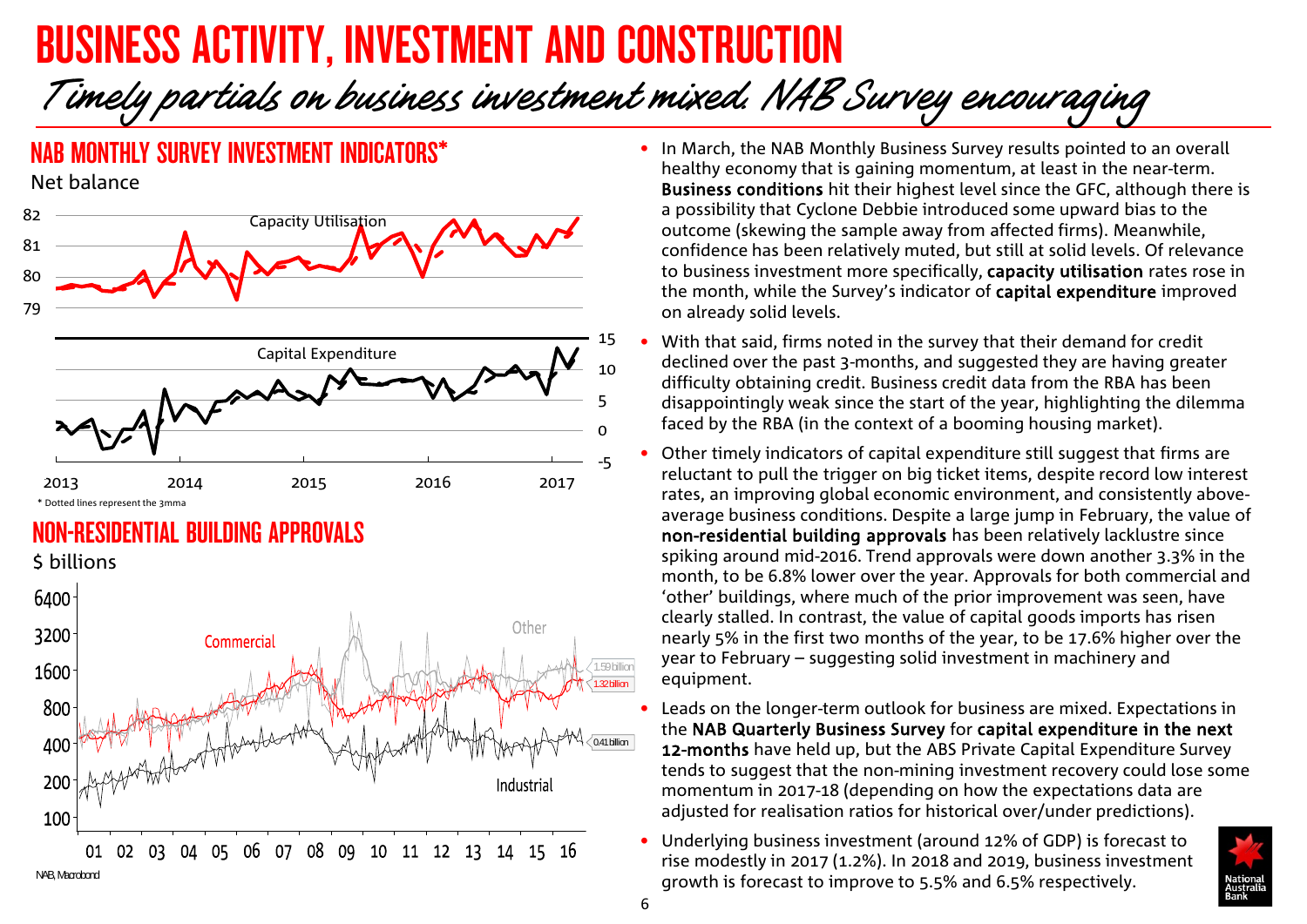## LABOUR MARKET AND WAGES

# The worst of mining job losses might be behind us, but wages remain weak

### VIC LEADS EMPLOYMENT GROWTH WHILE NSW SLOWS

Employed persons (YoY growth %, trend)



### WAGE MEASURES REMAIN SOFT

Year-ended growth, %



- Readings remain mixed on labour market conditions. While the latest ABS numbers were weak, leading indicators from the NAB Business Survey and job vacancies data are showing more encouraging signs of a labour market improvement. We expect the unemployment rate to remain broadly unchanged near 5¾% in 2017 and 2018, with monthly employment gains at around 14.9k, just above breakeven level to stop unemployment from rising. The unemployment rate is then expected to ease modestly to 5.5% by end-19.
- The number of employed persons fell by 6.4k in February. With an unchanged participation rate, this saw the unemployment rate rise to 5.9% (from 5.7%). Full time employment reversed some of last month's losses, up 27.1k, while part time employment fell for the first time since October last year, by 33.5k.
- By state, Victoria continued to report strong employment gains, while the largest losses occurred in Queensland and to a lesser extent Western Australia. However, in trend terms, employment growth in the two mining concentrated states has been improving, consistent with improved business conditions in those states. What is concerning is the weakness in the NSW labour market. This seems contradictory to the continued strength in NSW business conditions in the NAB Business Survey, with NAB research suggesting some overstatement of NSW employment last year which could now be reversing. Alternatively, the broader slowdown in employment may simply reflect the nationwide slowdown in business conditions through much of H2 2016 - this has now reversed and may support employment in coming months.
- Leading indicators including the March NAB monthly business survey are pointing to some more encouraging signs in the labour market. The NAB survey employment index remains above long-run average and is suggestive of annual job creation of 215k. The survey is also pointing to much improved labour market conditions in Queensland and WA (from very negative conditions last year), another sign of improvements in the two mining states.
- Subdued labour market conditions and the shift towards part-time employment have kept wages growth slow. Both average compensation per employee and real non-farm unit labour costs growth fell to at or below zero in Q4 (see Chart). The growth in the wage price index is less affected by changes in labour market composition but has been declining as well. As the negative effects from mining retrenchments (mostly higher paid full-time jobs) dissipate, wages growth is expected to pick up somewhat in 2018.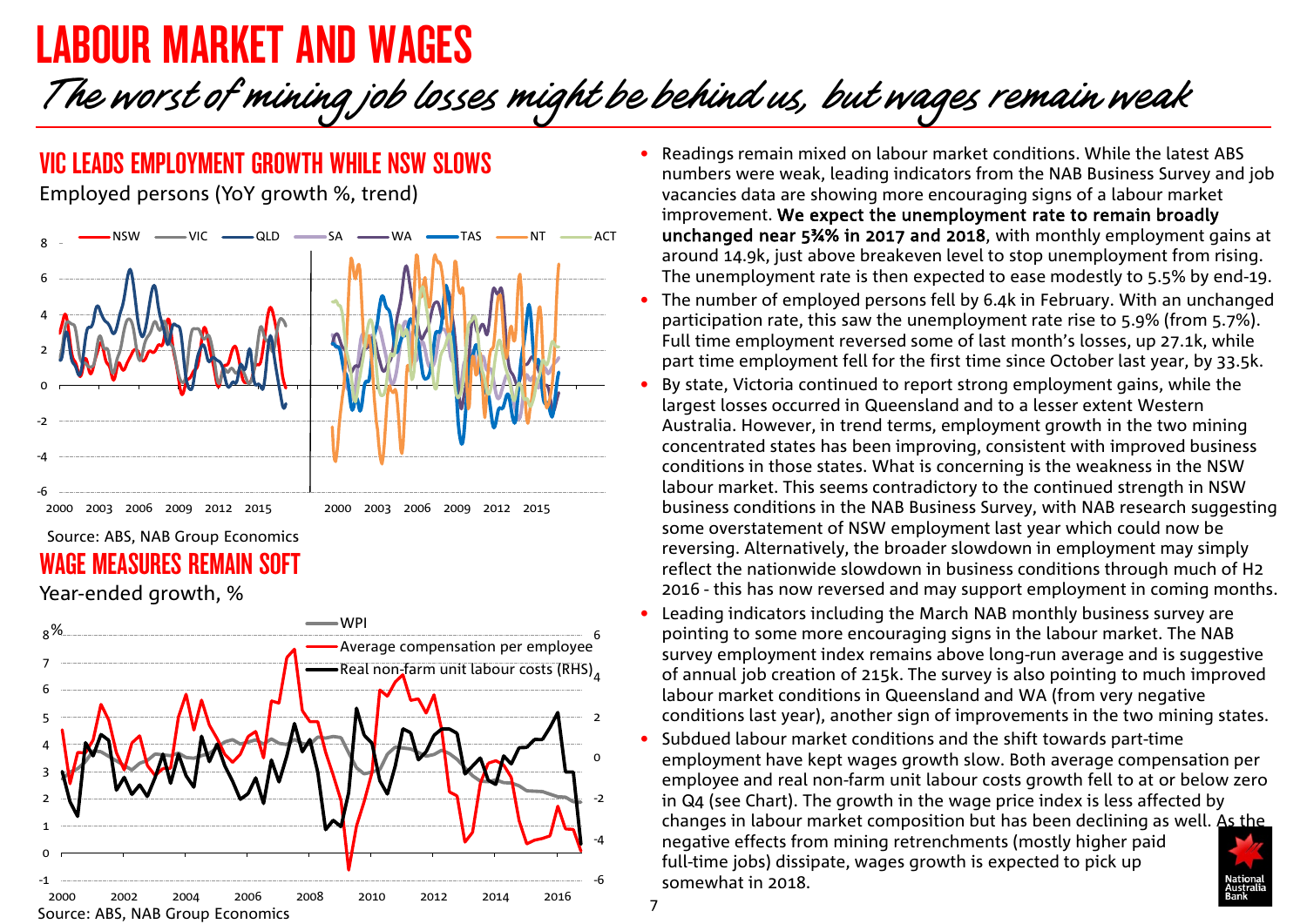## NET EXPORTS, COMMODITIES AND THE TERMS OF TRADE Net exports to continue to add to GDP growth in 2017



### RESOURCES EXPORTS VOLUMES RISING STEADILY

Resources exports, volumes and values forecasts



- The trade sector is expected to continue to add to GDP growth in 2017 as large scale LNG projects ramp up production and exports. Net exports are then expected to be neutral for growth in 2018 as LNG exports flatten off.
- Higher commodity prices and to a lesser extent bumper rural export volumes have helped the trade balance move into surplus. The trade balance was in \$3.57 billion surplus in February, the fourth month for a trade surplus. Partly offsetting the trade balance is the widening net income deficit as dividends and interest payments are paid on foreign liabilities. Overall we expect the current account to move into marginal surplus in Q1. Higher commodity prices have also boosted Australia's terms of trade, which were up 14% in Q4 2016 from a year ago and are expected to peak in Q1 2017, before declining gradually through 2017 and 2018. By Q4 2017, the terms of trade are forecast to decline by 1.6% from a year ago, and another 6.9% by Q4 2018.
- Cyclone Debbie has caused damage in Queensland, negatively impacting coal exports. Production at several mines was halted before the cyclone hit. Most coal shipments remain suspended through Queensland ports while flooding has forced the shutdown of the coal rail system. The cyclone has also caused damage at popular tourist destinations including Airlie Beach and Hamilton Island. The clean-up and repair could take months after the impact, negatively affecting tourism exports and revenue in the coming months, although the rebuilding effort may support measured GDP growth more broadly over the longer term.
- The outlook for agricultural production is mixed on account of the drier outlook. Last season's winter crop was spectacular, with a record 35 million tonnes of wheat harvested, but the drier outlook is likely to see downward pressure in the 2017-18 season. Latest modelling from the Bureau of Meteorology points to risk of El Niño by winter. Recent rain across parts of Queensland and New South Wales has seen re-stocker cattle prices jump and sheep meat and wool prices remain buoyant.
- For imports, while the drag from falling business investment is dissipating, subdued wages and household consumption growth and forecast weakness in the AUD will limit further imports strength. Services exports, especially education and tourism, are expected to increase further as the global economy improves and income levels in Asia rise. Net services exports are likely to contribute positively to overall GDP growth

19901993199619992002200520082011201420171991199419972000200320062009201220152018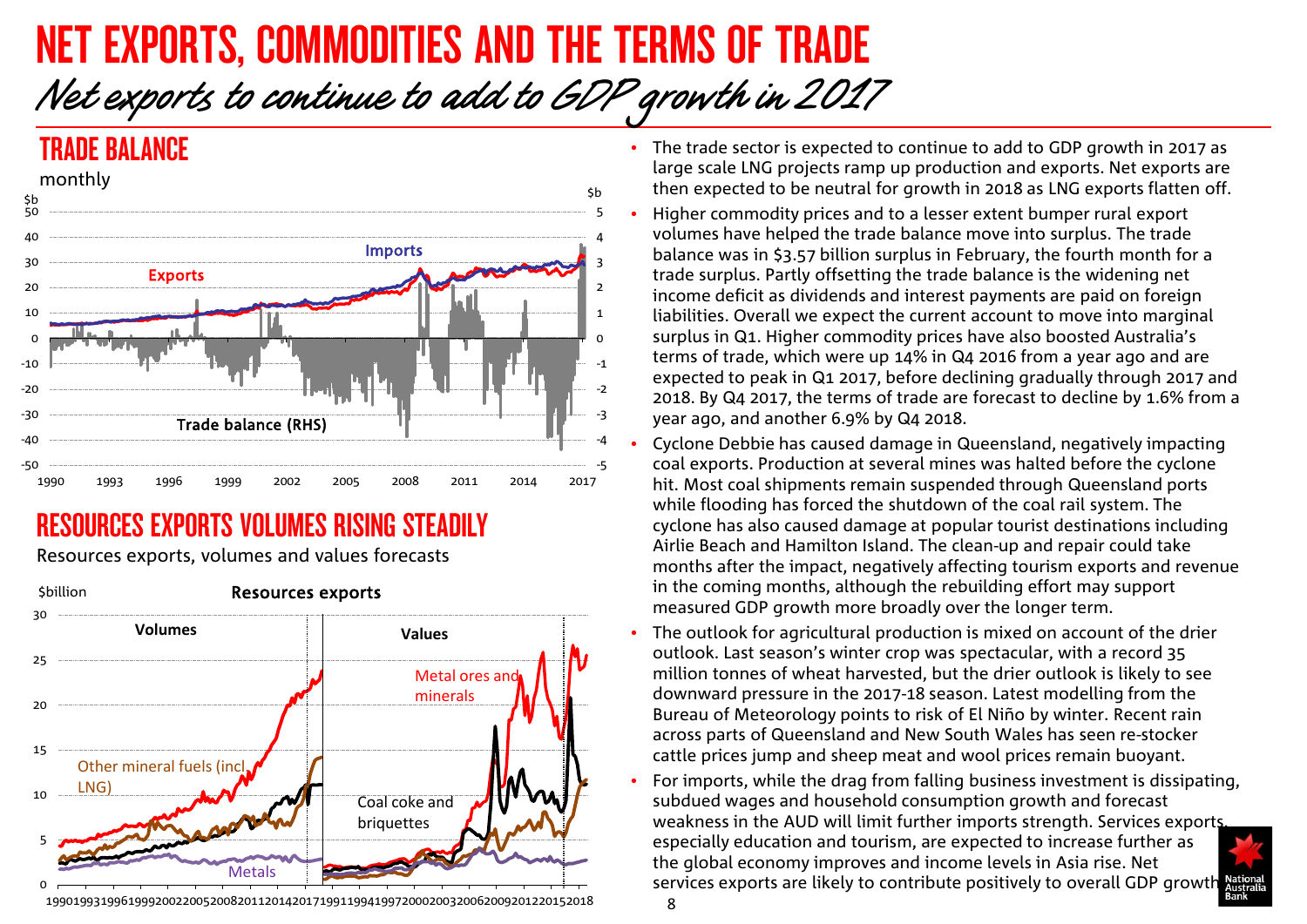## MONETARY POLICY AND THE EXCHANGE RATE

## RBA on hold for an extended period, AUD to gradually track down

### AUSTRALIAN CASH RATE AND TAYLOR RULE

% p.a.



### AUD TO CONTINUE ON ITS CURRENT DEPRECIATION TREND NAB's AUD/USD and commodity price forecasts



- Market pricing is shifting away from the probability of higher RBA rates over the next year. This follows the RBA's post-meeting statement on 4 April which acknowledged the recent weakening in the labour market, while at the same time added further emphasis to the role of macroprudential policy in curbing housing market excesses (ie. the growth of household indebtedness). This promoted the money market to remove any risk of higher RBA rates over the next year. At the start of last week, the implied probability was about one-third.
- The RBA is an inflation-targeting central bank first and foremost. Rate hikes are highly unlikely in our view given forecasts (the RBA's and our own) which see the unemployment rate elevated for a considerable period, and for underlying inflation to remain below or just on the bottom of the target band. Equally, further rate cuts may act to counteract any macro-prudential measures to address household balance sheet risks (as they likely did last year) and are unlikely in the current environment. As such, while the RBA's concerns around household balance sheets are unlikely to be alleviated quickly given recent strength in property prices in Melbourne and Sydney, it is unlikely that the RBA will use the cash rate to address these risks. The RBA may also be hoping to see some extensive measures to address housing affordability issues in the Federal Budget.
- NAB Economics expects the RBA to remain on hold through the remainder of 2017 and 2018, before rates are hiked gradually in 2019 as the economy experiences a gradual cyclical recovery in domestic demand, the unemployment rate eases slightly to around 5½% and underlying inflation returns to the 2-3% target.
- The Aussie dollar has softened over the past few weeks thanks to a combination of reduced market pricing for RBA hikes, a modest decline in global risk sentiment, some signs of softening in the Chinese data and the break of significant technical support in AUD/USD in the 0.7580-85 area.
- Going forward, we expect very gradual AUD depreciation through the remainder of the year, to a low of AUD/USD 0.75 by end-Q2 and 0.70 by end-Q4 2017. Our projections then see the currency as broadly steady through 2018 in USD terms (though depreciating somewhat in trade weighted terms), before strengthening modestly through 2019 to AUD/USD 0.73.

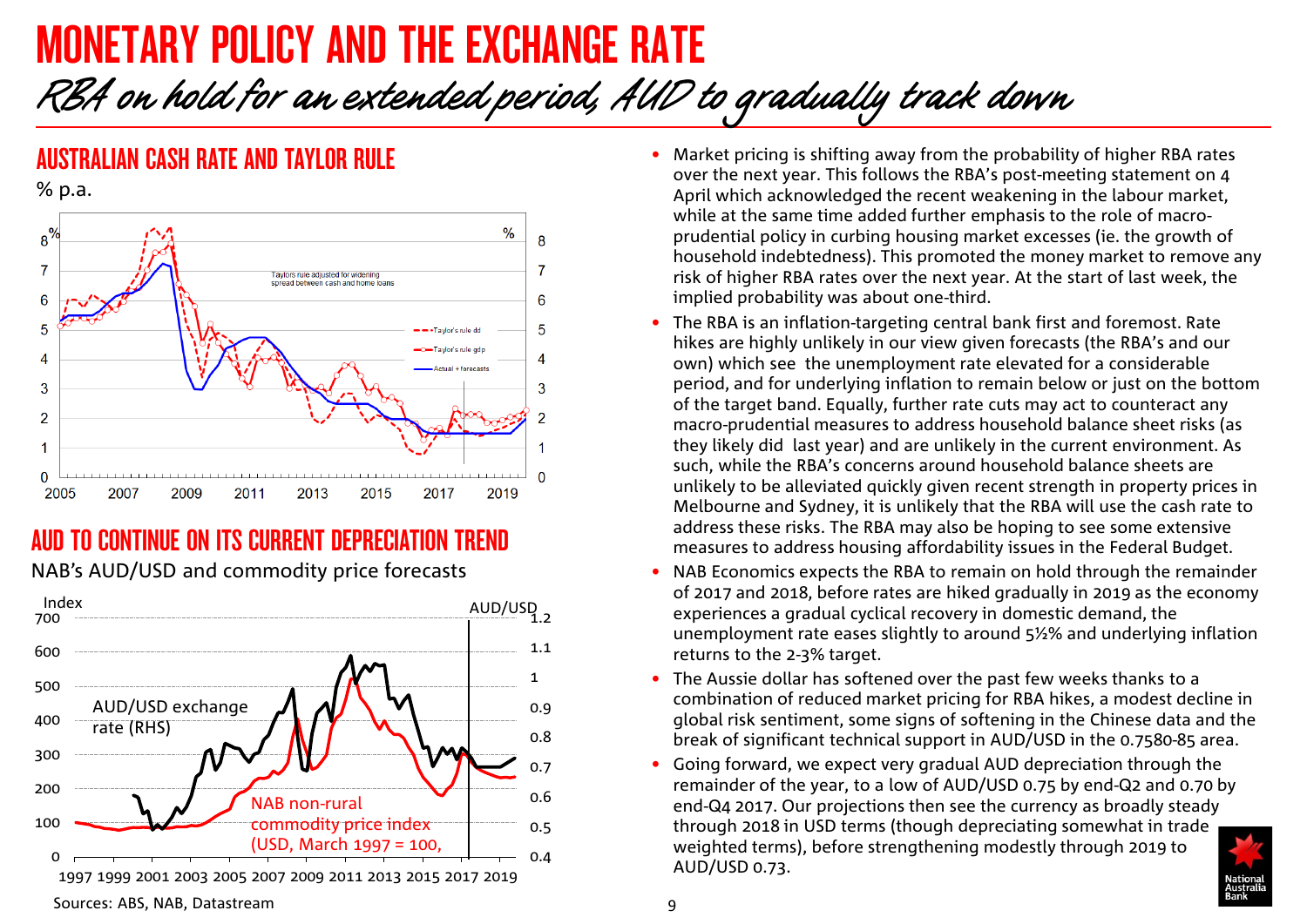# DETAILED ECONOMIC FORECASTS

|                                         |         | <b>Calendar Year</b>                    |        |        |           |           |           |           |           |
|-----------------------------------------|---------|-----------------------------------------|--------|--------|-----------|-----------|-----------|-----------|-----------|
|                                         |         | 2015-16 F 2016-17 F 2017-18 F 2018-19 F |        |        | 2015      | 2016      | 2017-F    | 2018-F    | 2019-F    |
| <b>Private Consumption</b>              | 2.9     | 2.4                                     | 2.1    | 2.2    | 2.7       | 2.7       | 2.2       | 2.1       | 2.4       |
| Dwelling Investment                     | 10.6    | 3.7                                     | 1.1    | $-2.6$ | 10.0      | 7.9       | 2.0       | $-1.1$    | $-3.5$    |
| <b>Underlying Business Investment</b>   | $-12.2$ | $-6.6$                                  | 5.7    | 5.8    | $-10.1$   | $-11.2$   | 1.3       | 5.5       | 6.5       |
| Underlying Public Final Demand          | 3.6     | 4.4                                     | 2.7    | 3.1    | 2.4       | 4.6       | 3.2       | 2.8       | 3.8       |
| <b>Domestic Demand</b>                  | 1.4     | 1.8                                     | 2.6    | 2.4    | 1.3       | 1.6       | 2.3       | 2.4       | 2.7       |
| Stocks (b)                              | $-0.1$  | 0.2                                     | $-0.1$ | 0.0    | 0.0       | 0.1       | 0.0       | 0.0       | 0.1       |
| <b>GNE</b>                              | 1.3     | 2.0                                     | 2.5    | 2.4    | 1.3       | 1.7       | 2.3       | 2.3       | 2.8       |
| Exports                                 | 6.7     | 6.2                                     | 7.8    | 3.7    | 6.0       | 7.6       | 6.1       | 6.1       | 3.5       |
| <b>Imports</b>                          | $-0.3$  | 4.4                                     | 4.8    | 3.8    | 2.0       | 0.4       | 5.8       | 3.9       | 4.4       |
| <b>GDP</b>                              | 2.7     | 1.8                                     | 3.2    | 2.5    | 2.4       | 2.5       | 2.3       | 2.8       | 2.6       |
| <b>Nominal GDP</b>                      | 2.3     | 6.1                                     | 4.8    | 3.2    | 1.8       | 3.6       | 7.1       | 3.1       | 3.9       |
| Federal Budget Deficit: (\$b)           | $-37$   | $-34$                                   | $-23$  | $-22$  | <b>NA</b> | <b>NA</b> | <b>NA</b> | <b>NA</b> | <b>NA</b> |
| Current Account Deficit (\$b)           | 73      | 13                                      | 7      | 29     | 77        | 45        | $-1$      | 19        | 36        |
| -%) of GDP                              | 4.4     | 0.7                                     | 0.4    | 1.5    | 4.7       | 2.6       | 0.0       | 1.0       | 1.9       |
| Employment                              | 2.2     | 1.1                                     | 1.5    | 1.5    | 2.0       | 1.5       | 1.3       | 1.5       | 1.6       |
| <b>Terms of Trade</b>                   | $-10.1$ | 17.8                                    | 0.4    | $-5.4$ | $-11.6$   | $-0.4$    | 18.3      | $-7.2$    | $-3.4$    |
| Average Earnings (Nat. Accts.<br>Basis) | 0.9     | 0.2                                     | 1.1    | 2.0    | 0.5       | 0.9       | 0.3       | 1.8       | 2.0       |
| <b>End of Period</b>                    |         |                                         |        |        |           |           |           |           |           |
| <b>Total CPI</b>                        | $1.0$   | 2.5                                     | 2.1    | 2.1    | 1.7       | 1.5       | 2.4       | 2.1       | 2.2       |
| Core CPI                                | 1.6     | 1.9                                     | 1.7    | 1.9    | 2.0       | 1.6       | 1.8       | 1.8       | 2.0       |
| <b>Unemployment Rate</b>                | 5.7     | 5.8                                     | 5.7    | 5.6    | 6.0       | 5.7       | 5.7       | 5.7       | 5.5       |
| RBA Cash Rate                           | 1.75    | 1.50                                    | 1.50   | 1.50   | 2.00      | 1.50      | 1.50      | 1.50      | 2.00      |
| 10 Year Govt. Bonds                     | 1.98    | 2.80                                    | 3.20   | 3.20   | 2.88      | 2.77      | 3.00      | 3.20      | 3.20      |
| \$A/US cents:                           | 0.74    | 0.75                                    | 0.70   | 0.71   | 0.73      | 0.72      | 0.70      | 0.70      | 0.73      |
| \$A - Trade Weighted Index              | 62.5    | 65.9                                    | 62.6   | 62.1   | 62.7      | 63.9      | 63.0      | 62.0      | 62.8      |

Australian economic and financial forecasts (a)

(a) Percentage changes represent average annual growth, except for cash and unemployment rates. The latter are end June. Percentage changes for CPI represent through the year inflation.

(b) Contribution to GDP growth

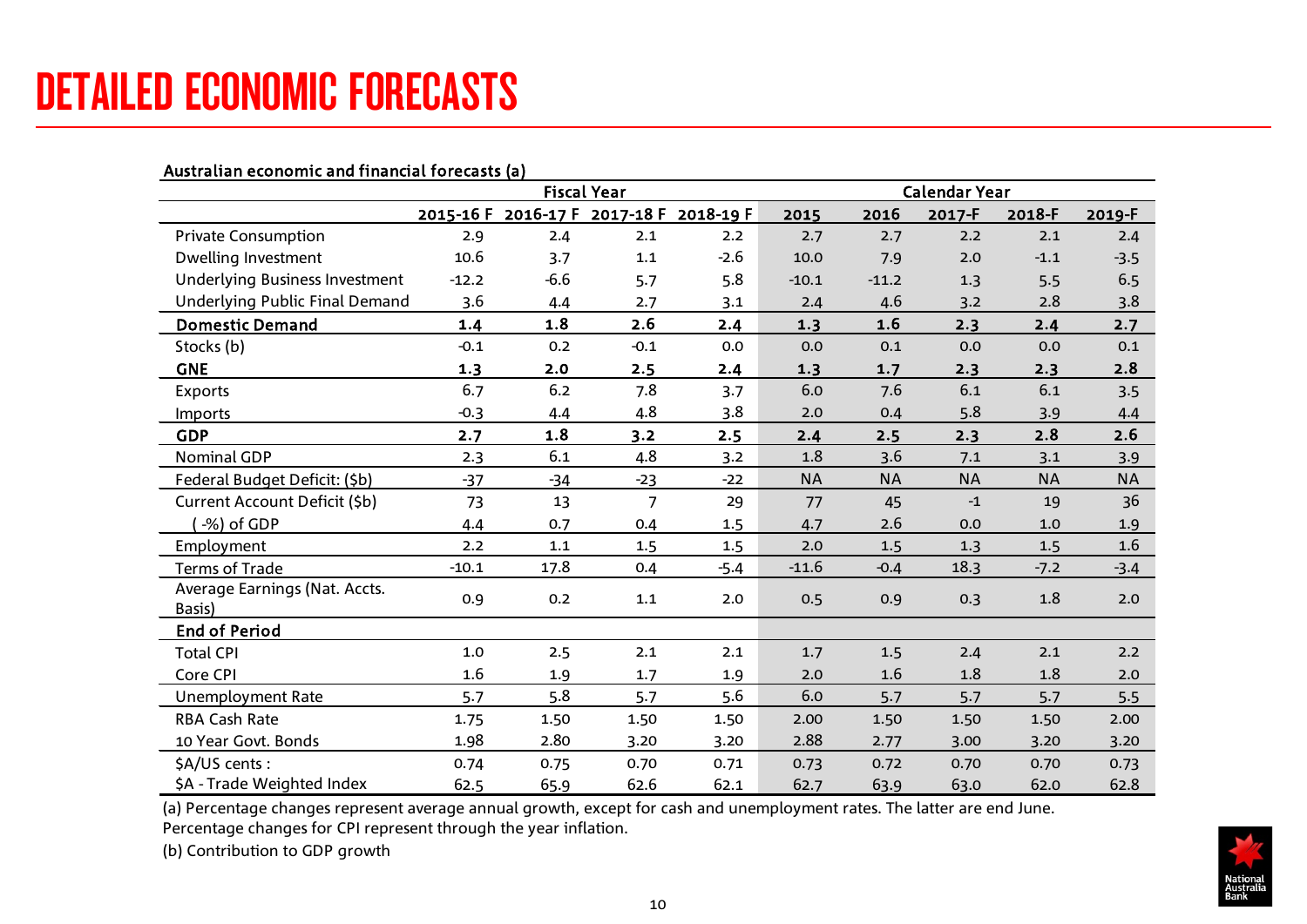# COMMODITY PRICE FORECASTS

|                                         |            | Spot       | <b>Actual</b> | <b>Forecasts</b> |          |          |               |               |        |          |          |  |
|-----------------------------------------|------------|------------|---------------|------------------|----------|----------|---------------|---------------|--------|----------|----------|--|
|                                         | Unit       | 13/02/2017 | <b>Dec-16</b> | $Mar-17$         | $Jun-17$ | $Sep-17$ | <b>Dec-17</b> | <b>Mar-18</b> | Jun-18 | $Sep-18$ | $Dec-18$ |  |
| WTI oil                                 | US\$/bbl   | 53         | 49            | 52               | 53       | 55       | 56            | 57            | 58     | 59       | 60       |  |
| Brent oil                               | US\$/bbl   | 56         | 51            | 55               | 55       | 57       | 58            | 59            | 60     | 61       | 62       |  |
| Tapis oil                               | US\$/bbl   | 56         | 52            | 56               | 56       | 58       | 59            | 60            | 61     | 62       | 63       |  |
| Gold                                    | US\$/ounce | 1252       | 1220          | 1220             | 1220     | 1220     | 1240          | 1260          | 1260   | 1270     | 1280     |  |
| Iron ore (spot)<br>Hard coking<br>coal* | US\$/tonne | n.a.       | 70            | 87               | 85       | 80       | 75            | 73            | 70     | 68       | 65       |  |
|                                         | US\$/tonne | n.a.       | 200           | 285              | 180      | 160      | 140           | 120           | 110    | 105      | 100      |  |
| Semi-soft coal*                         | US\$/tonne | n.a.       | 130           | 210              | 131      | 114      | 101           | 87            | 79     | 76       | 72       |  |
| Thermal coal*                           | US\$/tonne | 81         | 62            | 62               | 65       | 65       | 65            | 65            | 60     | 60       | 60       |  |
| Aluminium                               | US\$/tonne | 1912       | 1710          | 1850             | 1840     | 1830     | 1830          | 1810          | 1790   | 1790     | 1790     |  |
| Copper                                  | US\$/tonne | 5714       | 5270          | 5840             | 5600     | 5600     | 5660          | 5660          | 5660   | 5660     | 5660     |  |
| Lead                                    | US\$/tonne | 2256       | 2130          | 2270             | 2160     | 2160     | 2160          | 2160          | 2160   | 2160     | 2160     |  |
| Nickel                                  | US\$/tonne | 10118      | 10770         | 10270            | 10320    | 10380    | 10380         | 10380         | 10380  | 10380    | 10380    |  |
| Zinc                                    | US\$/tonne | 2592       | 2510          | 2780             | 2790     | 2800     | 2820          | 2830          | 2850   | 2860     | 2880     |  |
| Aus LNG**                               | AU\$/GJ    | n.a.       | 6.86          | 7.28             | 7.93     | 8.28     | 8.54          | 8.93          | 9.19   | 9.32     | 9.45     |  |

\* Data reflect NAB estimates of US\$/ tonne FOB quarterly contract prices (thermal coal is JFY contract). Actual data represent most recent final quarterly contract price. \*\* Implied Australian LNG export prices